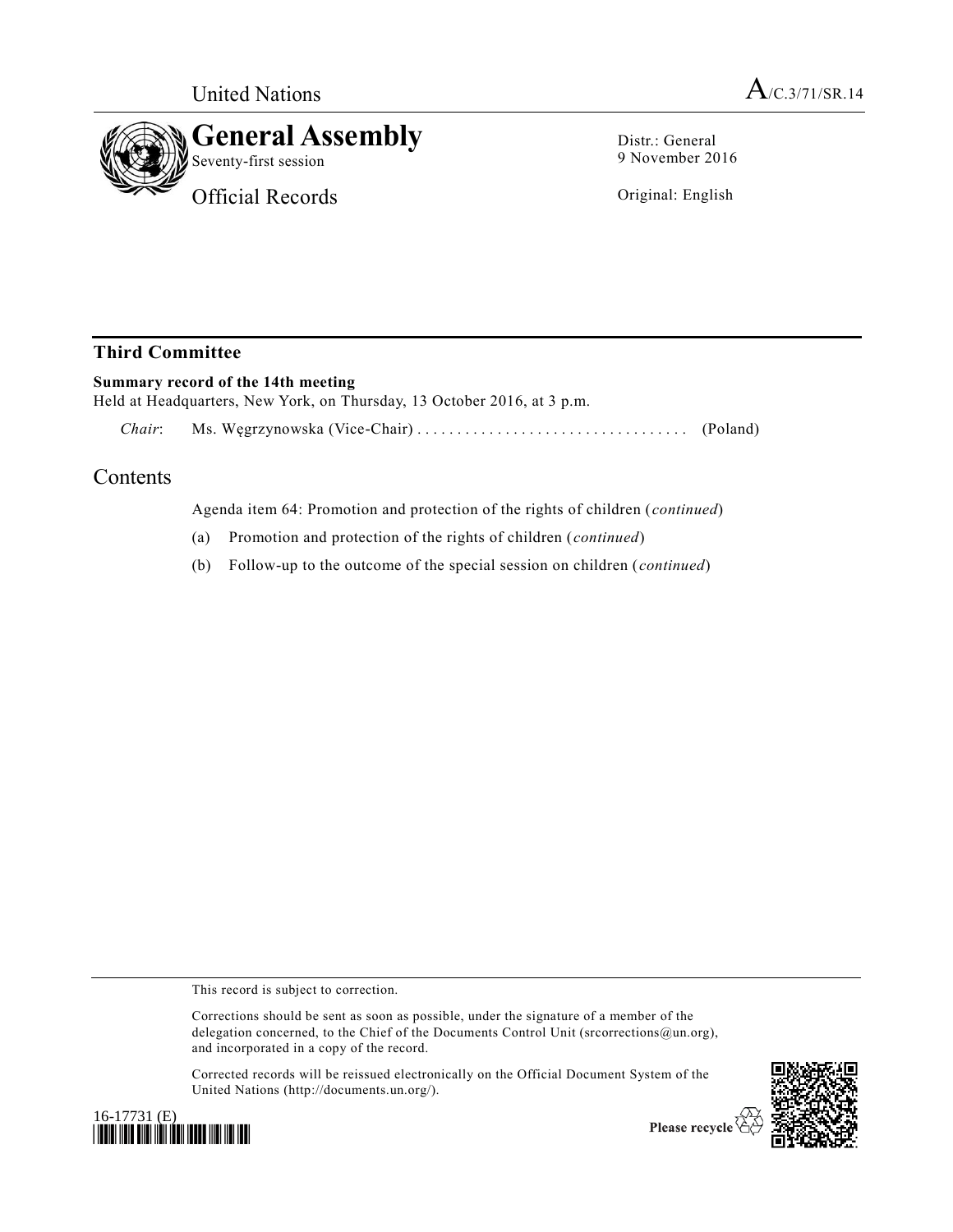*The meeting was called to order at 3.05 p.m.* 

**Agenda item 64: Promotion and protection of the rights of children** (*continued*) [\(A/71/41\)](http://undocs.org/A/71/41)

- **(a) Promotion and protection of the rights of children** (*continued*) [\(A/71/205,](http://undocs.org/A/71/205) [A/71/206,](http://undocs.org/A/71/206) [A/71/213,](http://undocs.org/A/71/213) [A/71/253,](http://undocs.org/A/71/253) [A/71/261,](http://undocs.org/A/71/261) [A/71/277](http://undocs.org/A/71/277) and [A/71/413\)](http://undocs.org/A/71/413)
- **(b) Follow-up to the outcome of the special session on children** (*continued*) [\(A/71/175\)](http://undocs.org/A/71/175)

1. **Ms. Joubli** (Switzerland) said that her Government had ratified the Convention on the Rights of the Child and its first two Optional Protocols. It had plans to ratify the third, and encouraged the few countries that had not yet ratified the Convention and its Optional Protocols to do so. The 2030 Agenda for Sustainable Development, in particular targets 16.2 and 5.2, provided a promising approach to many global problems related to children's rights, including violence against children, lack of access to education, and harmful cultural practices such as female genital mutilation, child marriage and early and forced marriage. In view of the great importance of the study called for by General Assembly resolution [69/157,](http://undocs.org/A/RES/69/157) the Swiss Government was funding a post at the Office of the United Nations High Commissioner for Human Rights in Geneva to facilitate its launch. Other Member States should also respond to the call for funding for the study.

2. Many challenges remained in the area of children and armed conflict. Long-lasting conflicts were particularly damaging to civilian populations, and resulted in violations of children's rights. According to the United Nations Special Envoy to Syria, the conflict there had caused more than 400,000 deaths, including those of thousands of children. The proliferation of attacks on hospitals and schools in the context of armed conflicts in countries such as Syria, Afghanistan and Yemen suggested a deliberate strategy on the part of certain parties. Barring exceptional circumstances, such attacks constituted grave violations of international humanitarian law.

3. **Mr. Radomski** (Poland) said that promotion and protection of the rights of the child should continue to guide policies and strategies, despite the multiple crises currently faced by the international community. The Convention on the Rights of the Child was unique in that, for the first time in history, it gave children the right to be heard. His country's legal framework for the protection of children's rights included an ombudsman for children: an independent State institution responsible for upholding children's rights in accordance with the Convention and other relevant instruments.

4. Despite such structures, challenges in the area of children's rights remained and additional problems were emerging, such as the issue of children's rights in relation to new digital and communication technologies. Migrant children were particularly vulnerable. Under Polish law unaccompanied migrant children were granted, inter alia, legal representation, decent living conditions and social assistance. The Polish Government took all measures possible to reunite them with their families, which was the most important help that could be given to migrant children.

5. **Mr. Mminele** (South Africa) said that children continued to be abducted or recruited in order to be used as sex slaves, helpers, guards and armed fighters. Many of them died in the process, and others were taken away from their communities and suffered untold emotional, developmental, physical and psychological harm. The indoctrination of children by non-State armed groups was of particular concern. In addition, armed conflicts destroyed States' social services structures, meaning that children in conflict-torn areas did not have access to education or health services, or even water or nutritious food, factors which deepened poverty. The importance of children having access to basic services in a safe and secure environment could not be overemphasized. His Government remained committed to the full implementation of the Convention on the Rights of the Child and its Optional Protocols, as well as implementation of other relevant instruments. For societies to be sustainable and prosperous, children must thrive in safe environments.

6. **Ms. Cupellini** (Italy) said that, through the 2030 Agenda, young people had the chance to shape history and set a course towards a more sustainable future. The Sustainable Development Goals provided a holistic approach to the promotion of the rights of the child, but concrete actions were needed to transform the Goals into realities. Her Government placed the highest premium on advancing children's rights in both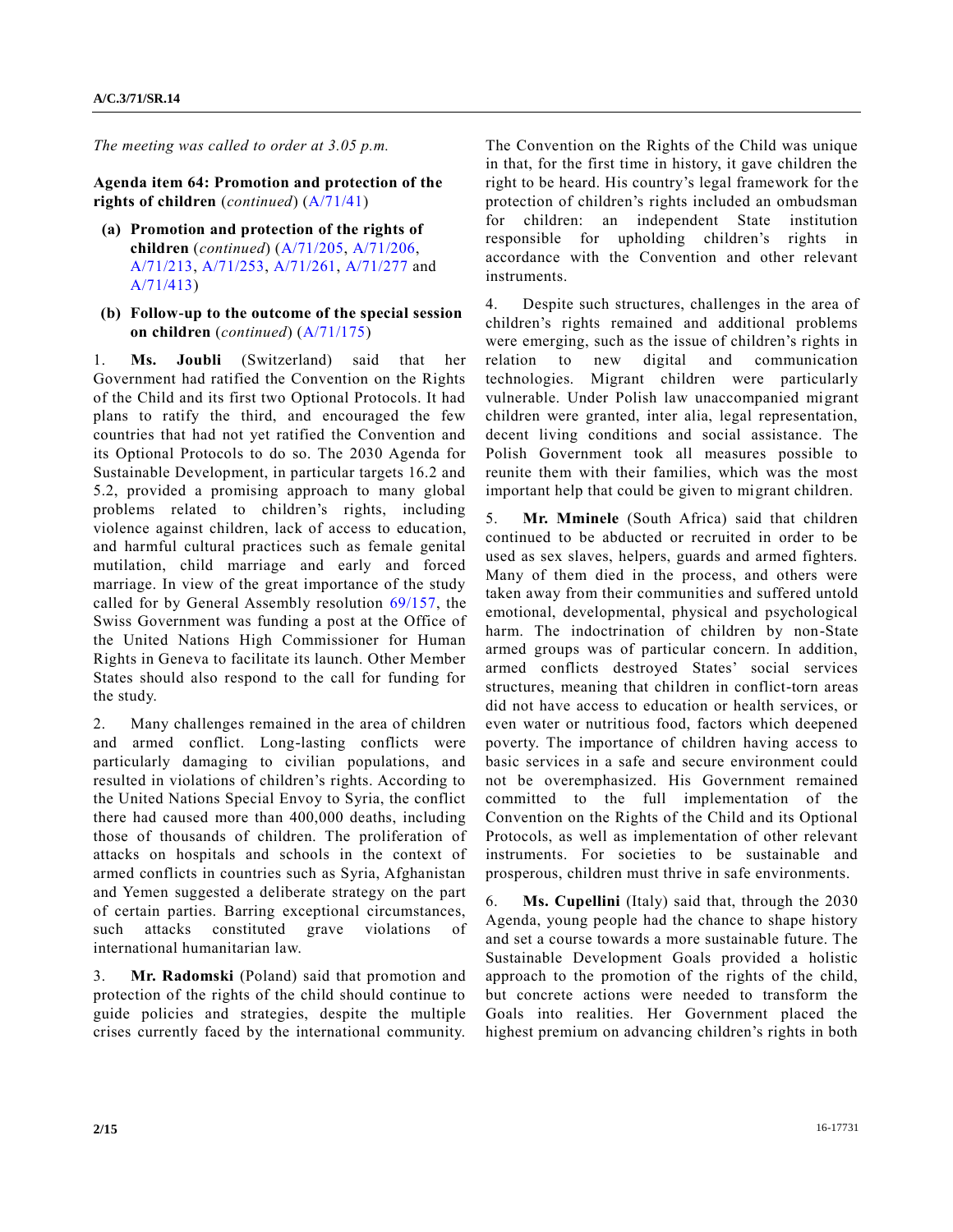legislative and practical terms, especially in the most disadvantaged places.

7. In January 2016 Italy had ratified the Optional Protocol to the Convention on the Rights of the Child on a communications procedure, enabling Italian children to bring complaints about violations of their rights directly to the United Nations Committee on the Rights of the Child if they could not find a solution at the national level. In August 2016 the Government had adopted its fourth national action plan on the rights and development of the child. The plan outlined how Italy would implement the Convention and how it would, inter alia, combat child and family poverty and ensure the provision of early childhood socio-educational services.

8. Lastly, Italy had strengthened its efforts vis-à-vis the migrant and refugee children entering Europe. In 2016 more than 21,000 unaccompanied minors had reached the shores of Italy. The Government had developed a migration compact, built on its strong commitment to saving lives at sea and containing concrete, achievable targets related to the root causes of migration. It had also promoted a resettlement programme aimed at saving women and unaccompanied minors, whom it considered the most vulnerable migrants. Migrant and refugee children must be treated first and foremost as children, with a focus on the protection of their rights.

9. **Mr. García Moritán** (Argentina) said that his Government was actively working to implement the Convention on the Rights of the Child, which all Member States should ratify. His country's comprehensive law on the protection of children and adolescents applied to all children and adolescents in its territory. The Convention — on which his Government would submit its next periodic report in December 2016 — and the national law established a model for action based on absolute respect for children's rights. Universal access to sexual and reproductive health services was guaranteed by a national sexual health and responsible reproduction programme set up in 2002, which had had many positive effects, including helping to prevent unwanted pregnancies. A 2006 law had recognized the right of all children and adolescents to receive comprehensive sex education in school.

10. His Government had stated on various occasions that the terms "prostitution" and "pornography" were not applicable in relation to children and should not be used in international documents; they should be replaced by "commercial sexual exploitation of children". Argentina was firmly opposed to the use of children in armed conflict and was a signatory to the Optional Protocol to the Convention on the Rights of the Child on the involvement of children in armed conflict, in addition to other international instruments concerned with children and armed conflict and forced child labour.

11. **Ms. Castillo** (Mexico) said that Mexico was a young country, with children and adolescents comprising one-third of its population. Taking a proactive approach to the protection of the most vulnerable, her Government had promulgated a national law on the protection of children and adolescents, which it implemented through a national system that included measures at the federal, state and municipal levels.

12. Through its participation in the Third Committee Mexico was determined to promote the rights of children, particularly when they had been neglected as the rights of migrant children were. Worldwide, almost 50 million children were outside their countries of origin. Displaced children disproportionately suffered the effects of xenophobia and lack of access to health and education services. Thousands of them fell prey to trafficking and sexual exploitation. Through the work of the Committee, her Government would seek to give a voice to displaced children.

13. In its capacity as a pathfinder country with the Global Partnership to End Violence against Children, Mexico had developed a national roadmap which set out clear, forceful and quantifiable commitments. It was thus continuing to strengthen its institutional capacity to protect children, as well as pursuing its work with international human rights and other specialized bodies to guarantee children's full exercise of their rights. Her Government hoped to expand dialogue in order to foster sustainable peace in all the environments in which children were present: school, home, communities and cyberspace. To establish such peace, public policies should empower children and adolescents to be capable of denouncing violations of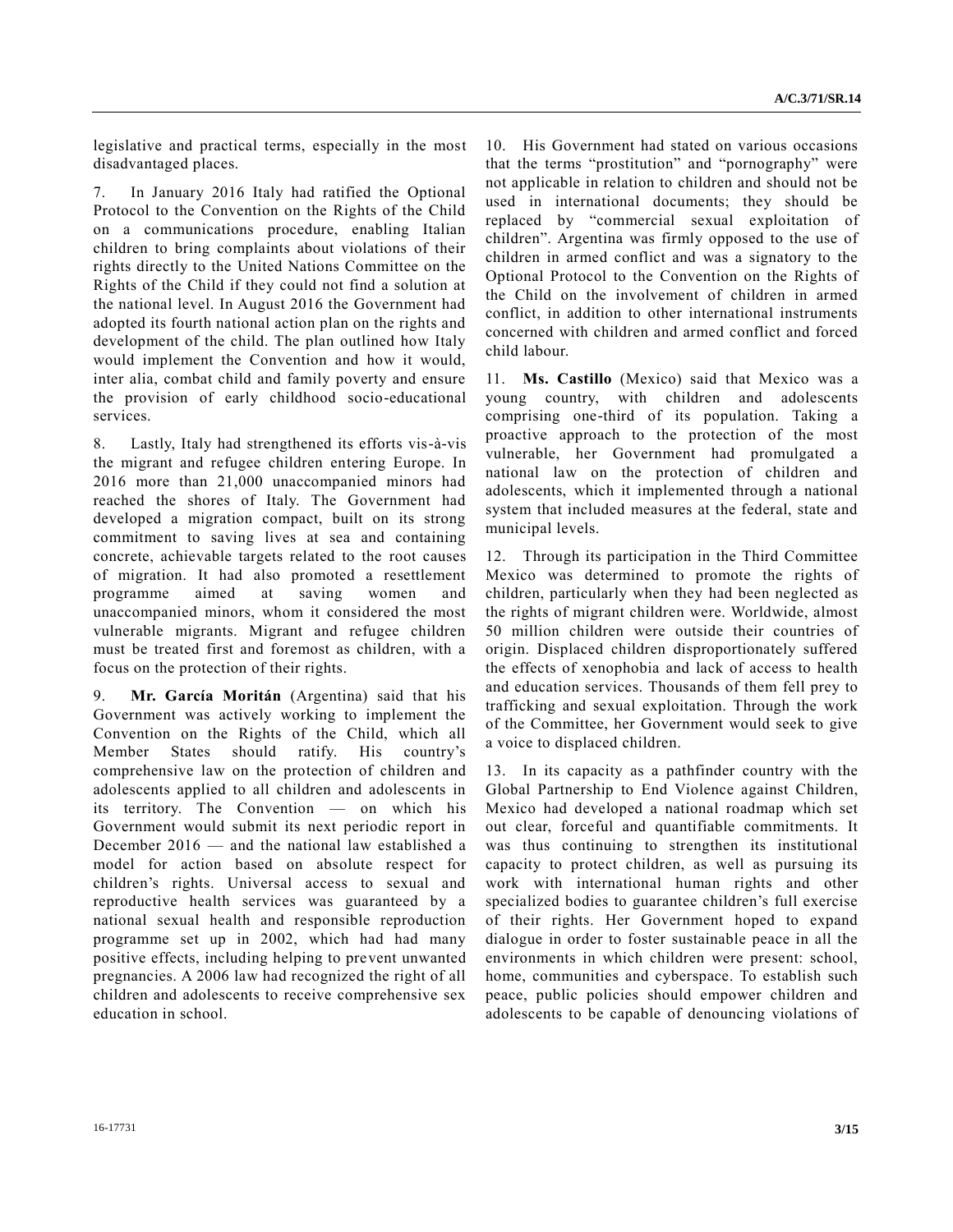their rights and to know how to fully exercise their rights.

14. **Mr. Ruíz Blanco** (Colombia) said that his Government was ensuring that the rights of the child received priority attention in the decisions taken in the context of building stable and lasting peace in Colombia. In his country a process of awarenessraising was helping to change the attitudes and behaviours that perpetuated violence against children. Colombia had taken important steps to promote children's rights, including the development of an inter-institutional strategy to improve children's living conditions and the expedited adoption of the national Code on Childhood and Adolescence. The commitments to protect children made in the New York Declaration for Refugees and Migrants must be upheld. Governments should find alternatives to detention for children and their families; they could look to the Global Strategy — Beyond Detention 2014-2019 of the Office of the United Nations High Commissioner for Refugees for ideas.

15. Child-centred measures and investments, targeting particularly the most vulnerable, were essential to break the intergenerational cycle of poverty and thus constituted decisive weapons in the fight against inequality. Accordingly, development resources should be allocated to such measures and investments under the 2030 Agenda. Access to sexual and reproductive education and sexual health services for children and adolescents was essential to the fulfilment of their rights.

16. Bullying, including bullying based on sexual orientation or gender identity, should be addressed comprehensively by a range of actors, including parents, educators and policymakers. The international community should take on a more prominent role in the fight against bullying, including through the establishment of stricter definitions of what constituted bullying, the consolidation of relevant information and the establishment of think tanks to address bullying. A Colombian law on bullying at school provided support for the victims of bullying and their families, as well as counselling for bullies and their families.

17. **Mr. Cepero Aguilar** (Cuba) said that it was lamentable that the advances made in children's rights were uneven owing to the unequal concentrations of wealth in the North and the South. The problems faced

by children could not be resolved without the establishment of a fair and equitable international order, which would eradicate poverty and hunger, end war, place humanity over capital, and protect the environment.

18. Cuba had a solid record with regard to children's rights: children were not used in armed conflict, forced to work, trafficked by people traffickers or illegal migrant traffickers, used for organ harvesting, illegally adopted or made into servants. Since 1991 Cuba had been a party to the Convention on the Rights of the Child. In September 2015 it had presented its initial reports on the first two Optional Protocols to the Convention, which had resulted in recognition of its achievements with regard to the protection of children and adolescents. Its achievements were the fruit of free universal national health and education systems. Infant mortality was down from 60 deaths per 1,000 live births prior to 1959 to only 4.3 currently, and Cuba was the first country to have been recognized by the World Health Organization for eliminating mother-to-child transmission of HIV/AIDS and syphilis. According to the World Bank, Cuba had the best education system in the world. It had made such important progress despite the embargo imposed on it by the United States for more than a half-century. The General Assembly must continue to play a leading role within the United Nations to ensure the promotion of the rights of the child.

19. **Ms. Sukacheva** (Russian Federation) said that Russian social policy gave priority to the support, strengthening and protection of the family as the fundamental unit of Russian society, as well as to guaranteeing a child's right to a family, and preserving the moral values and spiritual basis of family life. The protection of the rights and interests of children was included in the State family policy concept for the period to 2025, the National Children's Strategy for the period 2012-2017, and the National Security Strategy for the period to 2020, which contained several major long-term policies on strengthening the role of the State in guaranteeing personal safety, particularly of children and adolescents.

20. As a broad range of government bodies and officials oversaw the protection of the rights and legal interests of children, the State Commission for Young People and the Protection of their Rights continued to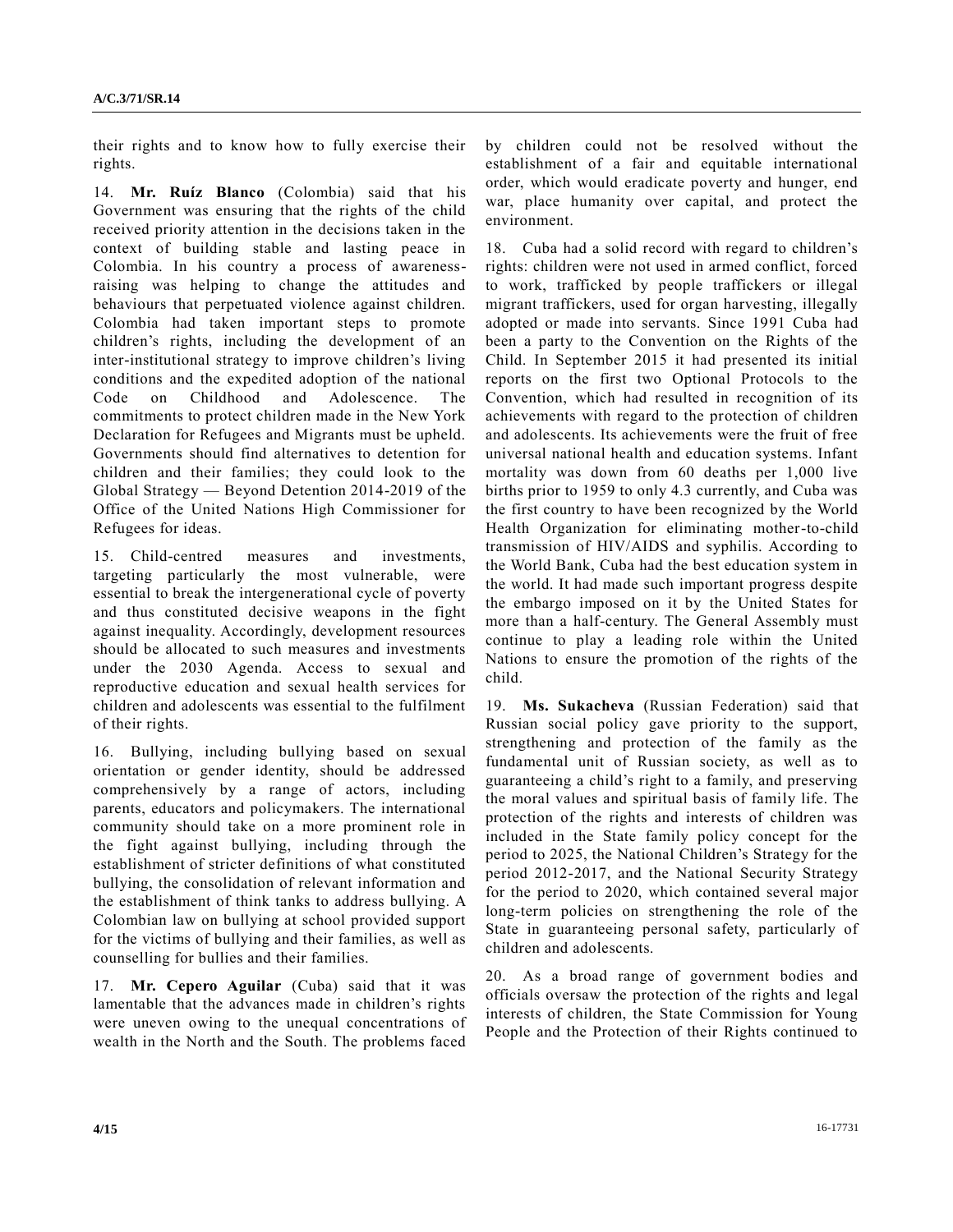host outreach sessions to increase awareness of issues relating to children. The Presidential Commissioner for the Rights of the Child also carried out work to preserve and protect the rights, freedoms and interests of children, while bringing legislation on children's rights in line with the Russian Constitution and international norms. All regions of the Russian Federation had also established offices for children's ombudsmen. In addition to recent effective mechanisms to promote children's social awareness, knowledge of legal matters and participation in protecting their rights, children's social councils in all regions were educating children in traditional Russian values, civic responsibility and patriotism.

21. The emerging trend to separate the interests of children and parents, including in United Nations documents, was of great concern as it would cause the relationships between parents and children to be considered as fundamentally adversarial and would undermine the status of traditional cultural and familybased values in raising a child. As such a practice was contrary to both the interests of the child and the constitutional norms of democratic States, the Russian Federation would continue to defend the preeminent right of parents with respect to the raising of their child and the presumption of the parents' good faith when implementing parental rights, while safeguarding the inviolability of family life and the rights of the family from arbitrary interference.

22. **Ms. Goldrick** (Nicaragua) said that the Government of Nicaragua recognized the importance of teaching children about values, rights and responsibilities to ensure that future generations were tolerant and socially engaged.

23. The Government was committed to upholding the Convention on the Rights of the Child and to that end had strengthened relevant legislation and established social programmes aimed at supporting various groups, including vulnerable children, children with disabilities, indigenous children and children of African descent. The Government had also introduced free school meals, launched an anti-bullying campaign and set up a free 24-hour hotline for children staffed by a team of psychologists, lawyers and social workers.

24. The 2030 Agenda for Sustainable Development presented a further opportunity to uphold the rights of children. Global efforts to eradicate poverty required the full support of the international community, including resource mobilization. Countries affected by migration should safeguard the rights and freedoms of children, on the basis of common but differentiated responsibilities. At the same time, the international community must address irregular migration in a humanitarian manner, ensuring that procedures for dealing with child migrants respected their rights and were in line with international law and human rights instruments.

25. Safeguarding the rights of children was the shared responsibility of the State, families, local communities and society as a whole. The Government was committed to working with national ministries and families across Nicaragua, as well as with the international community, to ensure that children's rights were respected. She called upon the authorities and political forces to put their differences aside and work together to guarantee children's rights and equal opportunity for every child.

26. **Mr. Harari** (Libya) said that the ratification by the majority of States of the Convention on the Rights of the Child and the Optional Protocols thereto had strengthened efforts by Governments and civil society organizations concerned with the rights of children, and relevant United Nations agencies, including the United Nations Children's Fund (UNICEF) to ensure that children lived in safe and secure environments.

27. Libya had incorporated the provisions of the Convention in its national legislation, recognizing that ensuring appropriate support and care of children was an essential prerequisite for human development, the advancement of societies and the achievement of sustainable development. Regrettably, however, gross violations of the rights of children continued to be perpetrated in many parts of the world; children's lives continued to be threatened by armed conflicts, the number of child victims of trafficking continued to rise, and children were increasingly at risk of abuse, exploitation and cyberbullying on the Internet.

28. The 2030 Agenda for Sustainable Development underscored the dignity of children and their right to live and grow in violence-free environments. The international community must take immediate and determined action to address the root causes of violence against children, while also promoting a culture of zero tolerance for all forms of such violence.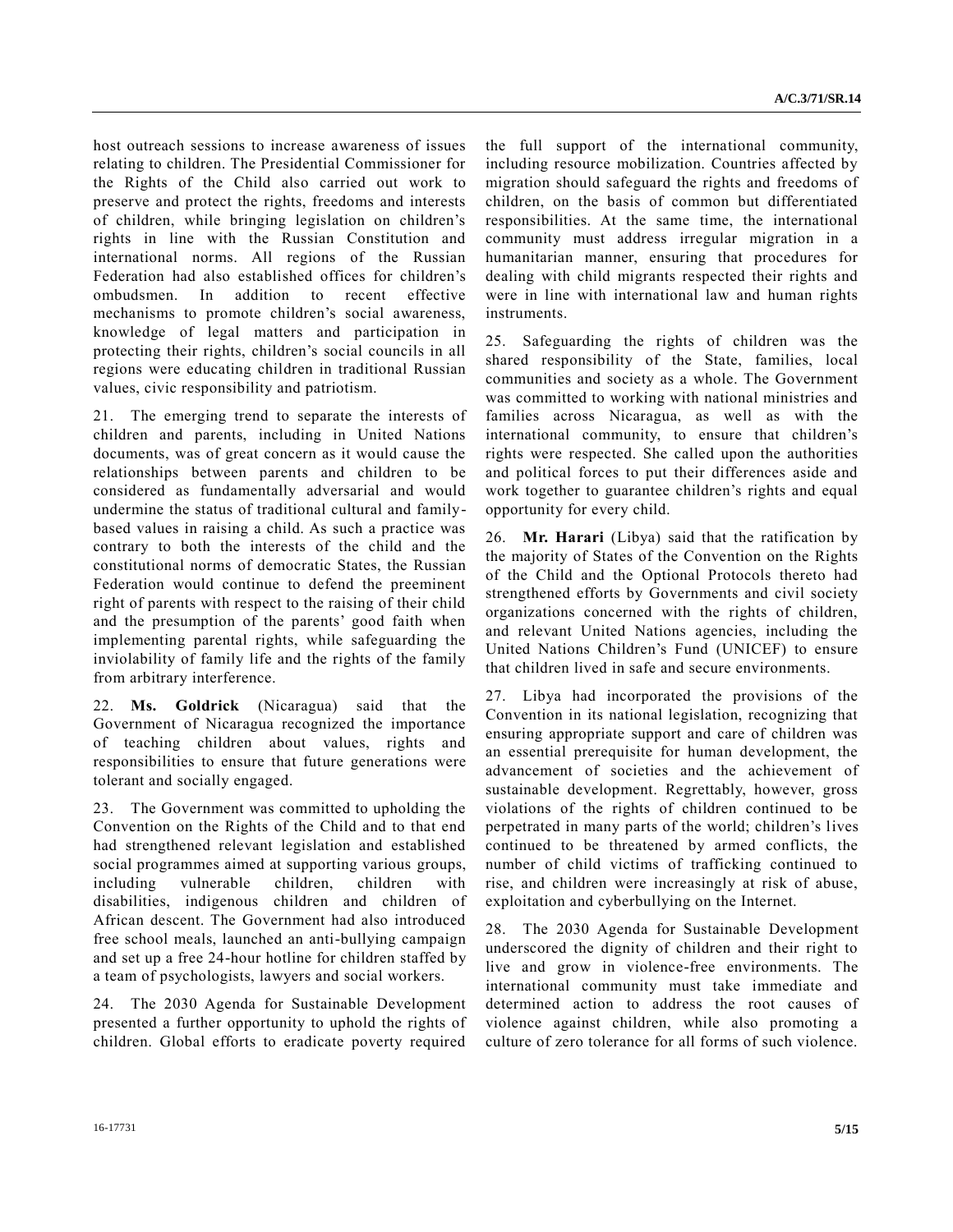Libya fully supported the High Time to End Violence against Children initiative, which had been launched by the Special Representative on violence against children and noted with interest the contents of the Special Representative's annual report  $(A/71/206)$ , particularly the information provided on the adoption of national strategies and legislation to combat all forms of violence against children. Libya also noted with interest the report of the Special Rapporteur on the sale of children, child prostitution and child pornography  $(A/71/261)$ .

29. Libya believed that families were the bedrock of society and that strong families provided a nurturing environment in which children could flourish. Strong families also protected children from attempts by terrorist groups to recruit them into their ranks, which had been facilitated by the global communications revolution. Educational institutions could also play a key role in ensuring that children were not seduced by extremist ideologies. The international community must redouble its efforts to ensure that all children grew and prospered in safe and nurturing environments.

30. **Ms. Salazar** (Peru) said that in September 2016 UNICEF had presented its draft country programme document for Peru, which covered the period 2017- 2021. UNICEF and the relevant national bodies would need to work together to ensure the success of the programme and improve the lives of all children, in particular vulnerable and excluded groups.

31. At the national level, considerable progress had been made in recognizing, protecting and promoting the rights of children. The country had adopted a national action plan for the period 2012-2021 aimed at tackling child malnutrition, ensuring access to highquality education and reducing the prevalence of violence against children. Peru had also adopted a specific plan on chronic child malnutrition and anaemia, and a strategy for the elimination of child labour.

32. Peru was committed to implementing and monitoring national child protection policies across all sectors and at all levels of government, as evidenced by the country's active participation in the Group of Friends on Children and the Sustainable Development Goals. The Government was also committed to ensuring that all children could grow up in appropriate

environments, safe from the risk of child labour, sexual exploitation and human trafficking, and called upon other Member States to do the same.

33. **Mr. Nguyen** Duy Thanh (Viet Nam) said that in the 26 years since Viet Nam had started implementing the Convention on the Rights of the Child and its optional protocols on the involvement of children in armed conflict and on the sale of children, child prostitution and child pornography, respectively, the country had created a solid legal framework and taken a number of measures to safeguard children. For instance, the Government had approved a programme of action on the prevention and elimination of child labour and established a national fund for children to mobilize domestic and international resources. To ensure that such initiatives were child-sensitive, the Government held regular forums with children. The Government had succeeded in achieving universal primary education, improving secondary enrolment rates, eliminating gender inequality in access to education, and halving infant and child mortality rates. In addition, at the global level much had been done to reduce child mortality, increase school enrolment rates, improve gender equality and give children a voice. That constituted a solid foundation for the implementation of the 2030 Agenda for Sustainable Development, particularly target 16.2 on ending abuse, exploitation, trafficking and all forms of violence against and torture of children.

34. Hundreds of millions of children continued to live in extreme poverty, without access to proper education, health care or social services, and at risk of violence, sexual abuse, harmful customary practices and armed conflict. He called upon Member States and the United Nations system, including UNICEF, to redouble their efforts to address such challenges and create a world fit for children.

35. **Ms. Bardaoui** (Tunisia) said that the inclusion in the Sustainable Development Goals of a specific target on ending abuse, exploitation, trafficking, all forms of violence against and torture of children was a significant step forward. Tunisia was committed to protecting children, as evidenced by the range of preventive measures it had taken. For instance, the development plan for the period 2016-2020 included provisions for strengthening child protection laws; ensuring children's participation in relevant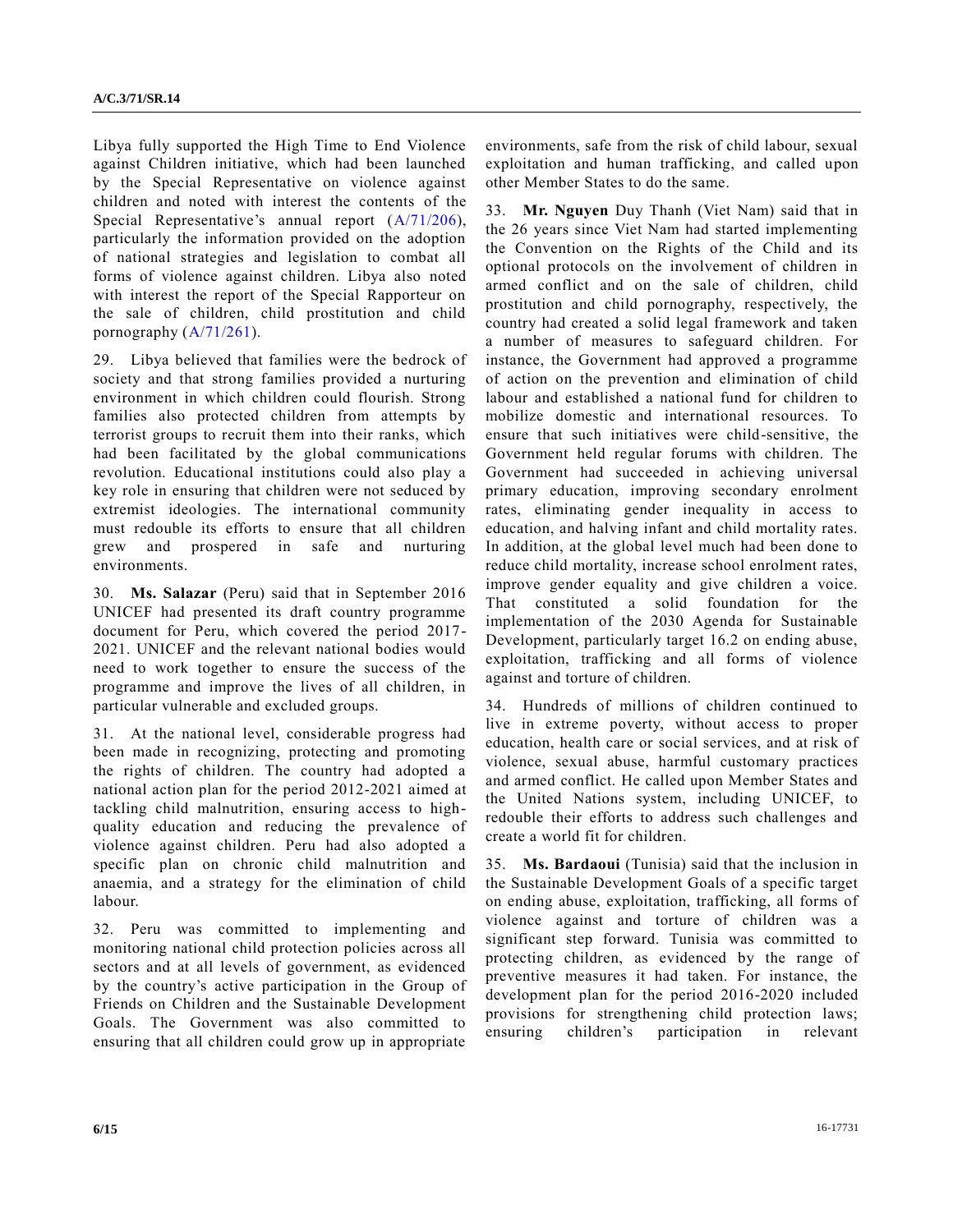policymaking processes; and improving medical and psychological health-care coverage for children in rural areas, with a view to preventing social exclusion and marginalization. Efforts had also been made to strengthen links between pupils and teachers by improving infrastructure and reviewing education programmes. In addition, the Ministry for Women, Family and Childhood had launched Internet radio stations for children in rural areas and organized an awareness-raising campaign in collaboration with Tunisian artists to educate children about the dangers of isolationism. In that connection, she called upon all States parties to act to ensure that no child was forgotten or marginalized.

36. **Mr. Al Muhairi** (United Arab Emirates) said that, although the international community had achieved notable successes in recent decades in its initiatives to promote respect for the rights of children, millions of children continued to live in abject poverty or in desperate humanitarian conditions. The report of the Special Representative of the Secretary-General for Children and Armed Conflict [\(A/71/205\)](http://undocs.org/A/71/205) indicated that, worldwide, more than 10 million refugee children lived in precarious situations in which they were at risk of falling under the influence of extremist and terrorist groups. To counter the threat posed by such groups, the international community must take decisive and urgent action to address the situation of refugee children and ensure that their rights were fully respected.

37. Upholding the rights and addressing the needs of children was a top priority in the development policies of his country, which had recently adopted legislation to strengthen respect for their rights. His country had also been appointed to chair the Virtual Global Taskforce, which was working to eradicate the online sexual exploitation of children, for the period 2016 to 2018.

38. The United Arab Emirates strongly believed that children must enjoy access to high-quality education, and, to that end, continued to make significant contributions to support educational projects targeting millions of children, particularly girls, in low-income countries. His country had also sponsored the recently adopted Human Rights Council resolution on realizing the equal enjoyment of the right to education by every girl. The United Arab Emirates was also continuing its malaria prevention and polio vaccination campaigns, which were protecting millions of children worldwide.

39. To promote the interests of children, States must, first and foremost, address the needs of mothers. The Supreme Council for Motherhood and Childhood, which was presided over by Her Highness Sheikha Fatima bint Mubarak, was therefore working with national and international stakeholders to formulate and implement strategies to improve the care provided to mothers and their children, in line with the highest international standards and the country's Vision 2021 strategic plan. The United Arab Emirates would, moreover, host the Fatima bint Mubarak global forum on motherhood and childhood in November 2016.

40. In February 2015, the United Arab Emirates had hosted a United Nations Population Fund meeting on reproductive, maternal, newborn and adolescent health in humanitarian crises, and the principles enshrined in the outcome document of that meeting, the Abu Dhabi Declaration, had been incorporated in the Secretary General's "Every woman every child" global strategy. A follow-up meeting had also been convened in Abu Dhabi in 2016 to formulate a five-year plan for implementation of the recommendations contained in the Declaration. Furthermore, in collaboration with Norway, his country had held a series of workshops on maternal and infant mortality reduction strategies in September 2016, during which his country had announced that it was stepping up its support for projects to improve maternal and infant health in Yemen.

41. **Mr. Giacomelli da Silva** (Brazil) said that the Government of Brazil had more than halved extreme poverty since 2004, thanks in part to cash transfer programmes that had benefited 14 million families and helped to lift 8 million children out of poverty. In October 2016 the Government had launched a new early childhood programme, backed by a proposed investment of \$100 million, to provide 750,000 children aged 6 and under with proper nutrition, health care and education.

42. Brazil had achieved Target 3.A of the Millennium Development Goals — eliminating gender disparity at all levels of education — ahead of schedule. It was essential to teach children about gender equality and provide comprehensive sex education, with a view to promoting a lasting culture of tolerance and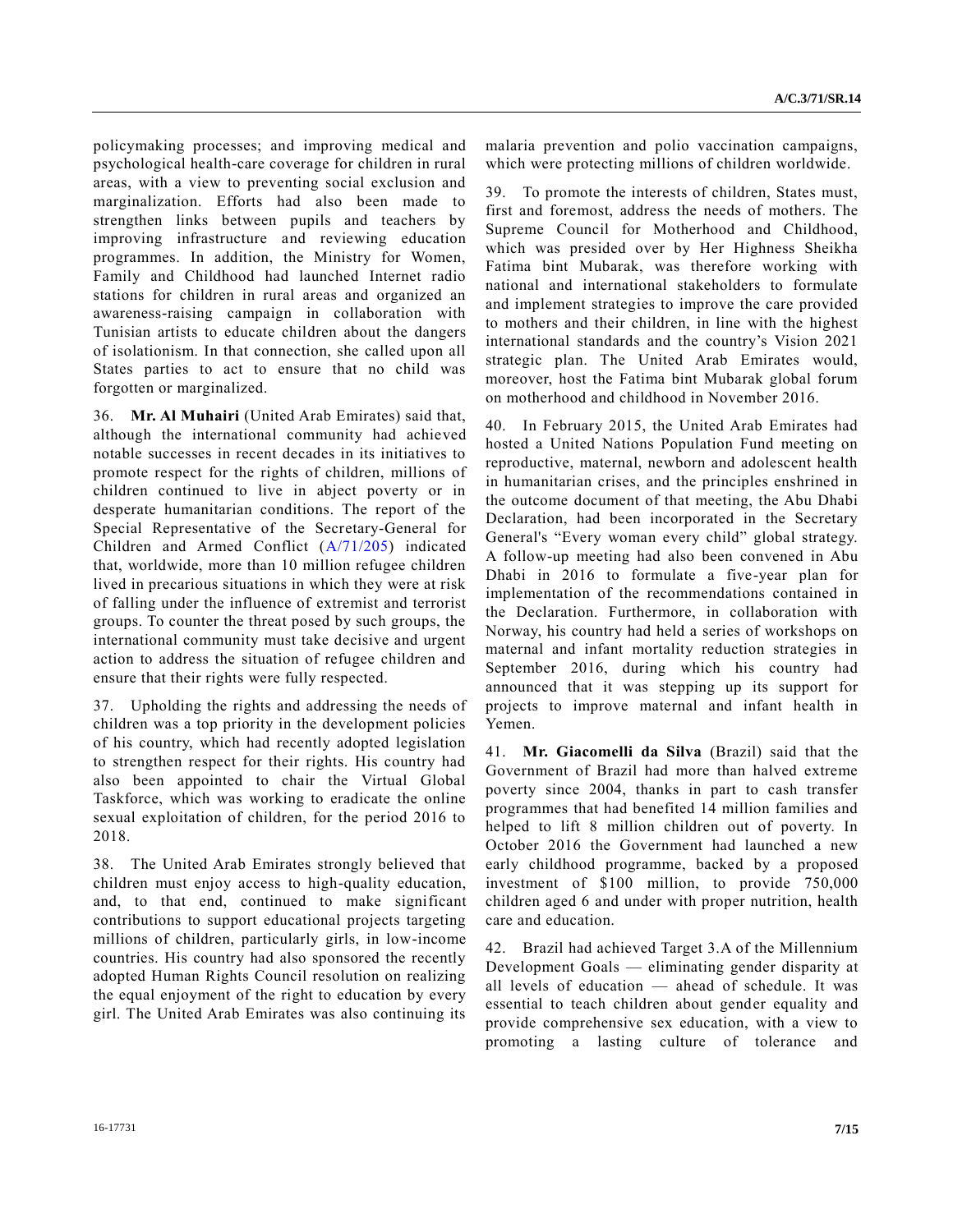non-discrimination. In addition, the Government had established a programme to combat sexual violence against children and was working towards the full implementation of the national ban on corporal punishment.

43. Supporting the call for a global study on children deprived of liberty, he said that such a study would shed light on the number of children held in detention and help Governments to adopt best practices. Of particular concern were the rights of migrant children. Advisory Opinion OC-21/14 of the Inter-American Court of Human Rights, which had been issued in response to a request from the Southern Common Market, was an invaluable normative framework that should be taken into account by the global study.

44. **Ms. Mwangi** (Kenya) said that Kenya had made significant progress in advancing the rights of children with the introduction of free and inclusive primary education, free school meals, bursary schemes and cash transfers for vulnerable children. Such initiatives had increased enrolment rates, improved gender parity and helped to ensure that vulnerable children and children with disabilities could get a basic education.

45. The Government was committed to providing high-quality antenatal, postnatal and paediatric health care. Nevertheless, the under-five child mortality rate remained unacceptably high, and advances made in combating HIV/AIDS and malaria over the previous decade risked being reversed if resources for the prevention of mother-to-child transmission were not sustained.

46. Kenya had made efforts to eliminate harmful cultural practices such as child, early and forced marriage and female genital mutilation by introducing laws criminalizing such practices and setting up a board to accelerate the implementation of the national plan of action on eliminating female genital mutilation. The country had also introduced policies and legislation aimed at eliminating child labour and was raising awareness of the issue at the community level through education programmes.

47. In order to improve the availability of data, which was vital for effectively addressing issues affecting children, the Government had begun work to record vital statistics for all Kenyans and for that purpose was

harnessing the power of information and communications technology.

48. **Ms. Stener** (Norway) said that the right to education, particularly for girls, was a core priority of the Government of Norway. Noting the importance of education for sustainable development, poverty eradication and gender equality, she said that uneducated girls were at greater risk of child trafficking, child labour, forced marriage, sexual exploitation and female genital mutilation. Attacks on schools in conflict zones were on the rise, making it increasingly difficult for children to enjoy their right to education, and she urged all Member States to sign the Safe Schools Declaration.

49. Female genital mutilation and child, early and forced marriage were harmful cultural practices that deprived girls of their childhood and prevented them from participating fully in society. In addition, girls subject to such practices were often at greater risk of sexual abuse and other forms of violence.

50. Norway was deeply concerned about the pervasiveness of violence against children and had prepared an escalation plan for combating violence against children that addressed how to prevent and detect violence and improve coordination between public entities. Norway also encouraged all countries to ban corporal punishment.

51. **Mr. Qassem Agha** (Syrian Arab Republic) said that for the past five and a half years, his country had been confronting a ferocious terrorist campaign by armed terrorist groups that were seeking to destroy the very social fabric of Syria and the intellectual and moral compass of an entire Syrian generation. Those terrorists had attacked and killed children in their schools, churches, mosques, playgrounds and homes, depriving them of their education and driving them to the high seas in search of refuge. Some children had fallen into the clutches of Turkish mafia gangs and had drowned in the Mediterranean, while others faced exclusion and humiliation in destination countries that still claimed to be paragons of human rights and social justice. Armed terrorist groups, which were supported by States in the Arab world, the region and beyond, continued to perpetrate the most brutal crimes against Syrian children, while also indoctrinating them with violent extremist ideas in order to create a new generation that glorified violence and terrorism.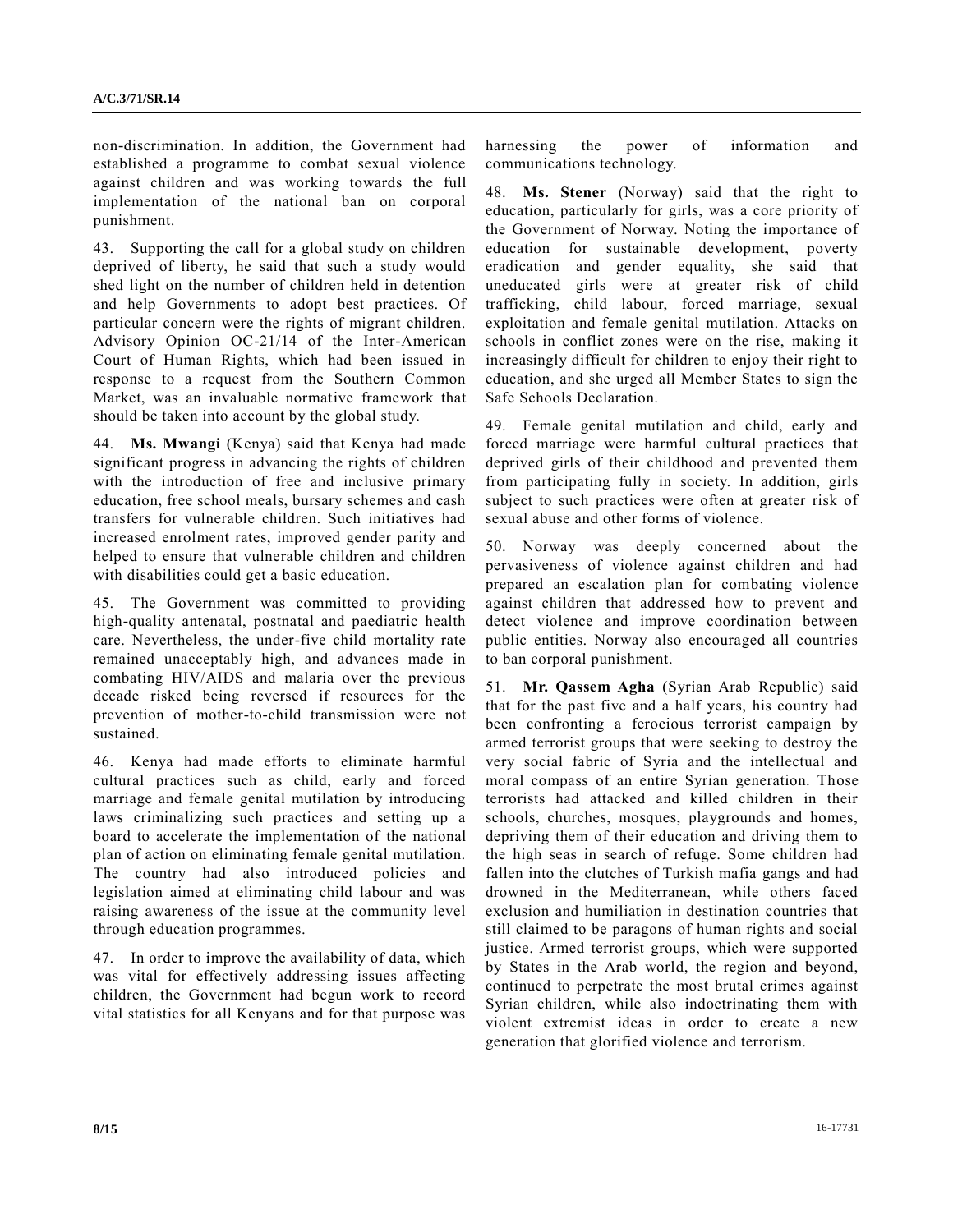52. The Syrian Arab Republic had sent hundreds of letters to the Security Council detailing how those terrorist groups continued, with the silent complicity of the international community, to abduct children and train and brainwash them in military camps before forcing them to carry arms and witness and even participate in heinous crimes, including beheadings and the stoning of women. On 7 July 2015, a letter had been sent to the President of the Security Council regarding a video recording released by Islamic State in Iraq and the Levant (ISIL) showing a mass execution of Syrian army soldiers that had been carried out by children who were no older than 14 years of age. Furthermore, on hundreds of occasions, the Syrian Arab Republic had provided the Office of the Special Representative of the Secretary-General for Children and Armed Conflict with reports and other materials regarding the recruitment of Syrian children into armed groups. Those materials had included a documentary film, broadcast by the United States television programme "Frontline" on 23 November 2015, which had documented gross violations of the human rights of Syrian children and their systematic recruitment by ISIL. The entire world was also aware of the beheading of the Palestinian refugee child Abdullah Isa in Handarat refugee camp near Aleppo by the so-called Nur al-Din al-Zanki terrorist group, which some Member States continued to claim was part of the socalled moderate opposition. Furthermore, according to Turkish media agencies, child rapes and the trafficking in babies and in children's organs also took place in the refugee camps. Children were also the victims of forced marriages and, in 2015, some 36 per cent of Syrian brides in the refugee camps in Jordan had been minors at the time of marriage.

53. The Member States shedding crocodile tears because children were dying in Aleppo were the same States that were helping to spill their blood. The Syrian delegation urged those States to acknowledge and take stock of the misery they had inflicted on children in so many countries around the world, including Viet Nam, Cambodia, Iraq, Libya and Yemen.

54. **Ms. Nescher** (Liechtenstein) said that according to UNICEF estimates, 28 million children had fled violence and insecurity, jeopardizing their right to health care, education, food and a carefree childhood. One of the key elements of the United Nations' efforts to ensure that all children could enjoy those fundamental rights was the monitoring and reporting mechanism on grave violations against children in situations of armed conflict. Reiterating Liechtenstein's support for the mandate of the Special Representative of the Secretary-General for Children and Armed Conflict, she said that any interference with that mandate seriously threatened the integrity of the monitoring and reporting mechanism.

55. In the ongoing conflicts in the Syrian Arab Republic and Yemen, schools and hospitals had been targeted by air raids, which was a gross violation of children's right to education and health care. According to the Office of the United Nations High Commissioner for Refugees, close to 40 per cent of Syrian children were no longer attending school. Only half of the world's refugee children attended primary school and the figure was even lower for secondary education. While mitigating the immediate suffering of children must be the top priority, the international community should also think beyond basic survival to education, which was vital for improving vulnerable children's prospects.

56. In 2015, over 100,000 unaccompanied minors had applied for asylum in Europe. Such children were particularly at risk of discrimination and exploitation, including prostitution and child labour. Recalling the New York Declaration for Refugees and Migrants adopted in September 2016, she urged all Member States to ratify the Protocol to Prevent, Suppress and Punish Trafficking in Persons, Especially Women and Children, supplementing the United Nations Convention against Transnational Organized Crime.

57. **Ms. Ibrahim** (Maldives) said that the Constitution of Maldives and other national legislation guaranteed the rights of all children, including children with disabilities. Maldives had undertaken extensive reforms to bring its domestic law into line with the provisions of the Convention on the Rights of the Child and other international norms and best practices.

58. The country had made considerable progress in reducing child mortality, improving maternal health, combating HIV/AIDS, malaria and other communicable diseases, and ensuring universal health insurance. In addition, education was free for all children.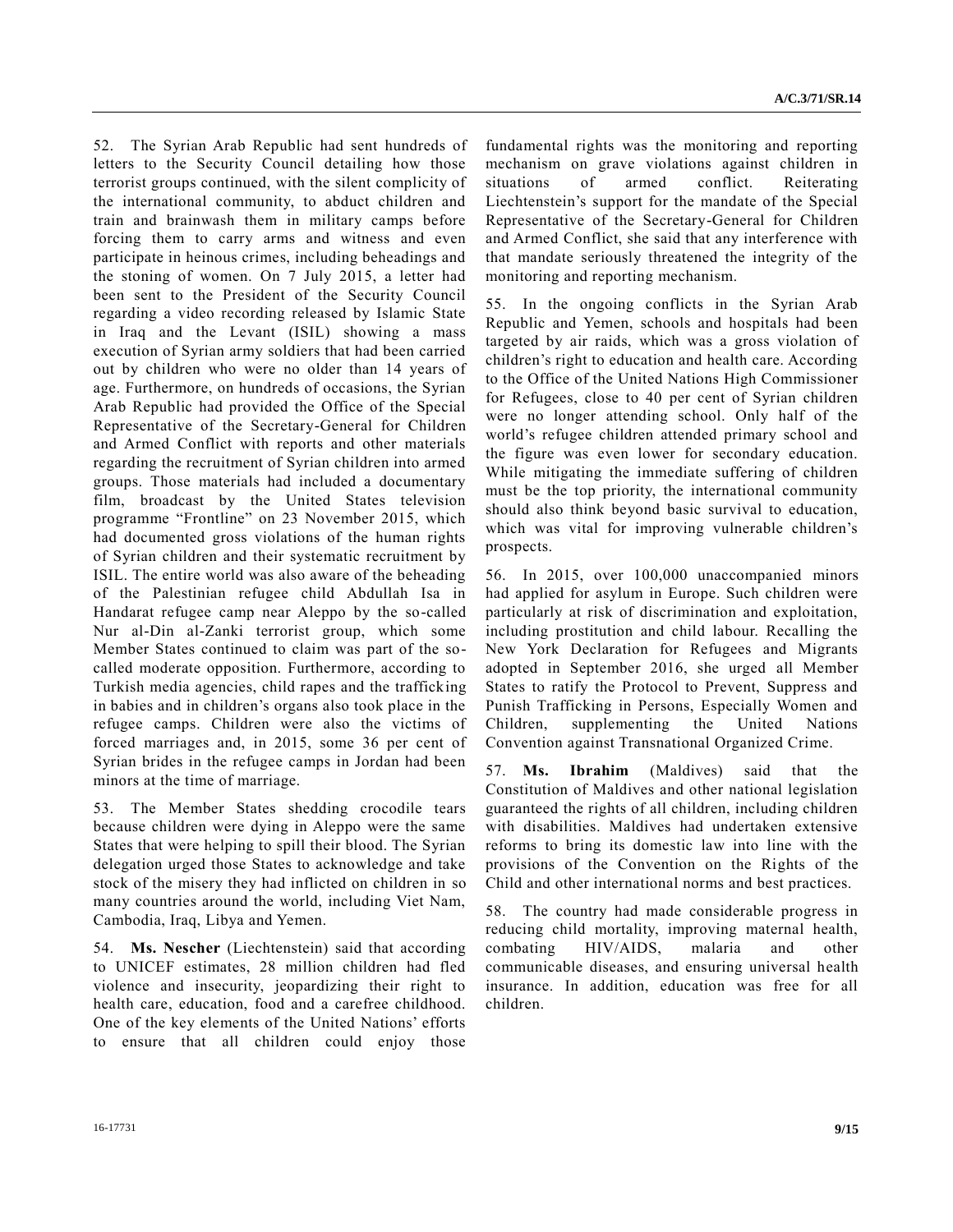59. It was estimated that at least half of the world's children had endured some form of violence in 2015 alone. Maldives had taken a number of measures to end violence against children, including the enactment of legislation criminalizing all forms of child exploitation and giving victims greater procedural rights. For instance, the Domestic Violence Act allowed children to apply for protection orders. To ensure that such laws were translated into action on the ground, the Government had worked with law enforcement and social protection agencies to create effective reporting mechanisms, carry out awareness-raising campaigns and establish a free helpline where children could report abuse. Lastly, bullying, including cyberbullying, was a growing concern and the Government was developing a comprehensive legal framework on cybersecurity to address the issue.

60. **Mr. Wickramarachchige** (Sri Lanka) said that the purpose of the National Child Protection Policy introduced in 2013 was to elevate Sri Lanka's child protection standards to the level defined in the Convention on the Rights of the Child. The National Child Protection Authority was striving to prevent early marriages and statutory rape, which were a main theme of the recent annual national Girl Child Day.

61. Sri Lanka was one of the few countries worldwide to outlaw school bullying, and School Child Protection Committees sought to create a safer school environment. The Government had also taken measures to safeguard children of migrant workers, the most socially vulnerable group, and had amended criminal law governing crimes committed by children.

62. **Mr. Nuno** (Spain) said that Spain had implemented most recommendations of the Committee on the Rights of the Child. Two legislative reforms in the preceding year had considerably improved the Spanish education system and child protection mechanisms with measures raising the minimum age of consent for sex or marriage, developing the best interests of the child as a principle in the Spanish legal system, and introducing harsher laws to punish child abuse and exploitation.

63. Information from a joint infancy data project between the Spanish Government and UNICEF had been published online in September 2015 to guide public policy and evaluate progress. A non-legislative standing committee on the rights of minors had been created in March 2016 to ensure that all political, legislative, planning, budgetary and other measures were in the best interests of children and complied with national and international laws on child rights.

64. **Mr. Zulu** (Zambia) said that the Government was drafting the Children's Code Bill to domesticate international children's rights instruments ratified by Zambia. Its National Child Policy had been reviewed in 2015 and, once fully implemented, would improve children's access to essential services such as education, health, water, sanitation and shelter, and increase ministerial accountability with regard to child rights and welfare.

65. Zambia had introduced a free basic education policy, and a re-entry policy permitting pregnant students to continue their education after they had given birth. The Government had also adopted a fiveyear strategy in April 2016 aimed at reducing early and forced marriages involving children by 40 per cent, with a view to eliminating such marriages by 2030.

66. **Archbishop Auza** (Observer for the Holy See) said that encouraging improvements in child health and mortality contrasted with the fact that millions of children were dying every year from preventable causes, were living with HIV, or had no official record of their existence. Furthermore, one third of women worldwide aged 20 to 24 had been child brides, and a girl died every ten minutes as a result of violence.

67. Refugee and migrant children were exposed to many dangers including trafficking, exploitation, drowning, hunger, thirst, and exposure to extreme weather. They were entitled to protection under the Convention on the Rights of the Child. Millions more children were trapped in situations of conflict, extreme poverty or environmental vulnerability. The primary driver of mass displacements of populations was wars and conflicts, and it was within our power and responsibility to address such root causes.

68. **Ms. Cid Carreño** (Chile) said that the National Policy for Children and Adolescents 2015-2025 would prepare for the full implementation of the Convention of the Rights of the Child, expand the focus of related policies to encompass the protection of children and safeguarding of their rights, and systemically address the social, environmental and cultural conditions of children. An institutional system for guaranteeing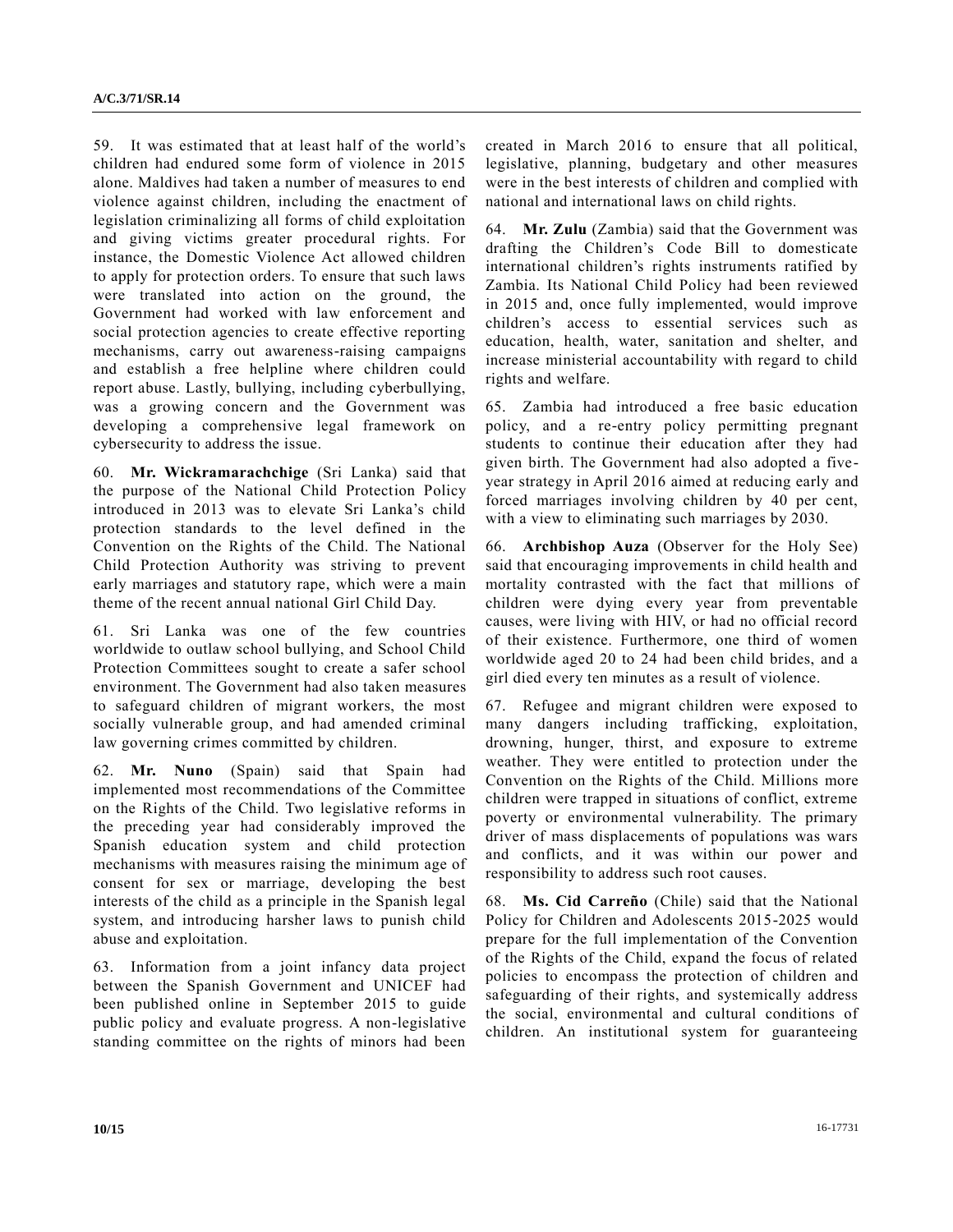rights and guiding public policies would be installed gradually as a focal point coordinating all ministries and public services.

69. In September 2015, a bill to improve comprehensive protection of children's rights began the legislative process. The main thrust of the draft law was equality and non-discrimination, protection of children from all forms of violence, promotion of due process and professional specialization in child protection, and restriction of child detention to exceptional cases. The Government was also co-organizing an international conference on crime prevention and the rehabilitation of young persons in conflict with the law in November 2016.

70. **Ms. Sonjai and Mr. Rujanant** (Thailand), speaking as youth delegates and presenting a joint statement, said that all children born in Thailand were entitled to birth registration as a measure to prevent statelessness, and all children in Thailand were entitled to 12 years of free education regardless of nationality or legal status. In 2015, the Thai Government had launched a scheme to support early childhood development by providing a monthly cash allowance to parents of children up to the age of three living in impoverished households, and a national plan to eliminate the worst forms of child labour by training law enforcement in the necessary awareness and tools.

71. Thailand had recently adopted a national master plan for prevention of and response to violence against children for the period 2015 to 2021, which sought to provide a comprehensive national and regional implementation framework for stakeholders. Children and Youth Councils at national, provincial and district levels empowered millions of children in Thailand to participate meaningfully in decisions that affected them.

72. **Ms. Tan Wee Zi** (Singapore) said that, as a country with no natural resources, people were its only resource. Protecting, educating and nurturing children were therefore high priorities. Singapore had one of the lowest child mortality rates, and came first in the OECD global school rankings of 76 countries. The Government had implemented measures to raise standards in the early childhood sector and ensure that childcare and pre-school services remained affordable and accessible for all.

73. In 2016, Singapore had introduced a pilot system to improve support for low-income families with children aged six and under. To increase parents' awareness of the effect of divorce on children and mitigate its impact, the Government had amended its legislation in February 2016 to require divorcing couples with minor children to attend a mandatory parenting programme if unable to agree on all matters relating to their divorce.

74. **Ms. Halevi** (Israel) said that children in Israel received state-funded education from the age of 3 to 18, or 21 for those with special needs. All children were entitled to afterschool day care, health care, extracurricular classes and a hot meal programme regardless of socioeconomic status, giving everyone equal opportunity to become an active and contributing member of society.

75. The Government had partnered with civil society organizations to establish mixed schools for Jewish and Arab children, and the President had introduced an educational programme focusing on tolerance, co-existence and freedom of religion for Jews, Muslims and Arabs, religious or secular.

76. **Mr. Canay** (Turkey) said that children were afforded special protection under the 2010 Constitution. Turkey's national child rights strategy and action plan for 2013-2017 aimed to improve children's living standards by identifying targets in the areas of health, education and social inclusion and to provide adequate protective and preventive measures. Turkey was in the process of ratifying the Optional Protocol on a communications procedure and was a party to the Council of Europe Convention on the Protection of Children against Sexual Exploitation and Sexual Abuse and the Convention on Contact concerning Children. Turkey prioritized closing the gender gap in education and other areas, and had co-hosted with Canada and Peru an annual celebratory event to mark the International Day of the Girl Child.

77. Turkey assisted children in various emergency, conflict and post-conflict situations through its comprehensive humanitarian and development assistance programmes, including projects carried out in Afghanistan and parts of Africa focusing on education and health services. With the changing nature of conflicts, the international community must take concerted action to help children in situations of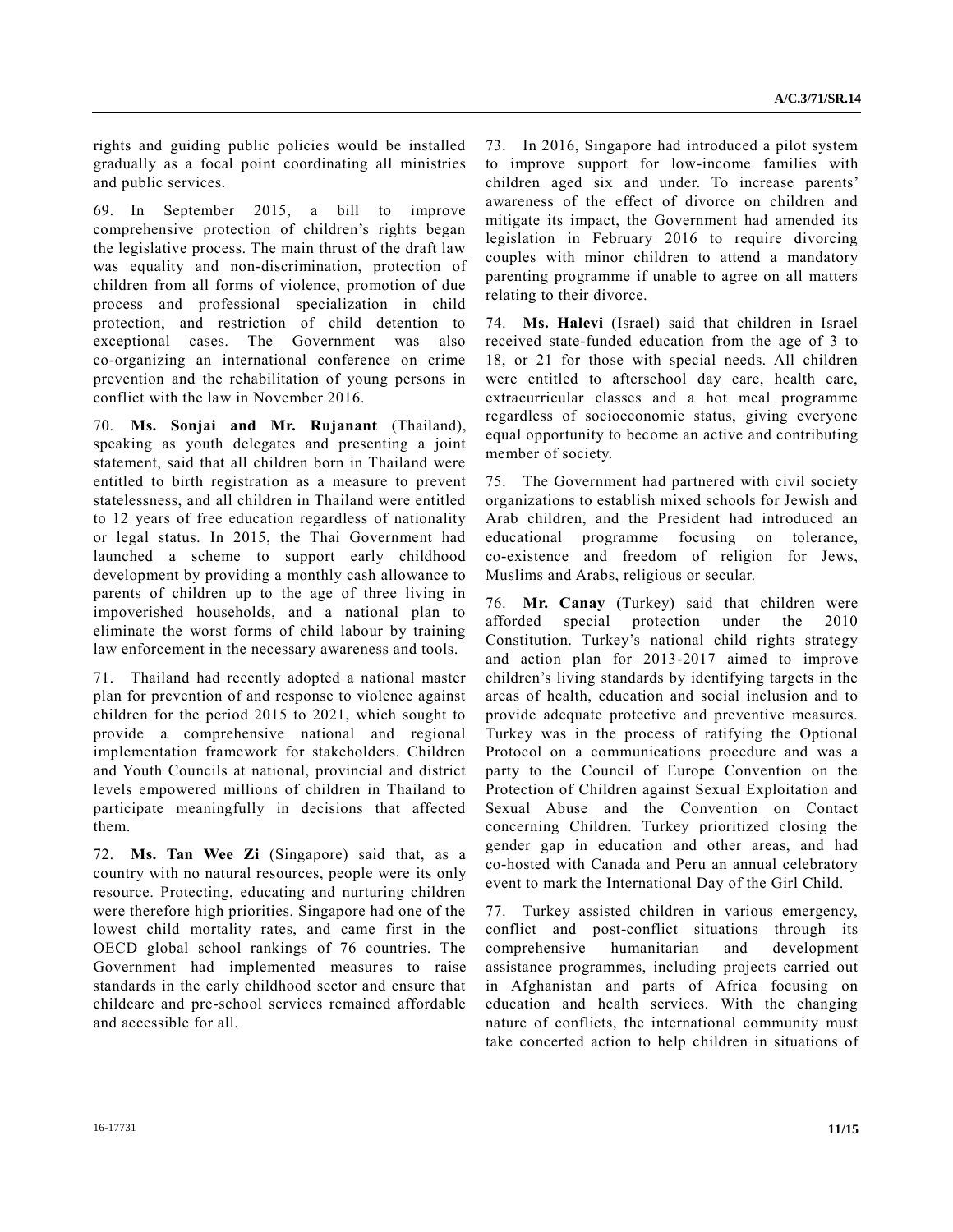armed conflict, who were subject to mass abduction, torture and sexual violence, as well as attacks in schools and hospitals. Protracted conflicts had given rise to the largest humanitarian crisis since the Second World War, with an increasing influx of displaced populations causing even further difficulties for vulnerable groups, including children. The World Humanitarian Summit held in Istanbul in May 2016 and the September 2016 Summit for Refugees and Migrants had extensively addressed those issues.

78. Turkey provided refuge for over 3 million Syrian and Iraqi refugees and had also provided Syrians with temporary protection status and access to the Turkish health-care system. Over 170,000 Syrian babies had so far been born in the medical facilities in Turkey's temporary protection centres. Although it was doing its utmost to meet the growing needs of the child refugees, especially for education and health care, it had been unable to provide schools, classrooms and teachers for over half of the 960,000 school-age refugee children.

79. **Mr. Medan** (Croatia) said that United Nations actors should cooperate more effectively to deliver assistance to all children in peril, including children suffering from harmful practices, being systematically abused or fleeing conflict zones. The right to education was key to achieving sustainable development, stability and overall progress. In promoting education for all as a human right and as a basis for realizing other rights, Croatia had been one of the Champion Countries of the Global Education First Initiative.

80. It was particularly important that the Human Rights Council continue to convene an annual day of discussion on the rights of the child, while being able to hold thematic panels on the most pressing issues. Croatia's cooperation with UNICEF had resulted in a number of good practices that had attracted overseas interest, such as the Violence Free Schools project to reduce peer violence. The new UNICEF programme for Croatia focused on, inter alia, activities to prevent violence against children and their exclusion from society.

81. Given the unprecedented migration flows that had been unleashed by armed conflict and political instability, Croatia and UNICEF had organized a subregional conference in October 2016 on how to respond effectively to the needs of unaccompanied and separated children in south-eastern Europe. The main objectives of the conference were to reflect the key challenges in responding to the needs of migrant children, to exchange innovative solutions and examples of good practices, and to develop recommendations for strengthening national protection systems in order to effectively address the issue.

82. **Ms. García Gutierrez** (Costa Rica) said that children, especially the poorest and most marginalized, were more vulnerable to poverty, social and economic inequalities and violence. Violence negatively impacted social and emotional development. Constant exposure to acts of violence could lead to patterns of abuse, exploitation and more violence, especially when access to quality basic social services for protection, recovery and reintegration were limited. Protecting children from violence must be a national priority as well as a global effort in order to bring about intergenerational, multiplying benefits and effects.

83. Thousands of children in armed conflicts continued to experience grave violations of their rights, with girls additionally affected by rape, sexual abuse and forced marriage. It was a matter of deep concern that, after their release, children recruited by armed groups were seen as security threats, detained and accused of having connections with those groups. Reintegration of those children should instead receive priority attention. Following the success of the "Children, Not Soldiers" campaign, it was hoped that there would be a significant reduction in the recruitment and use of children by national security forces. Greater efforts must be made to address the existing gaps in preventing such recruitment and use, and in apportioning responsibility for it. Attacks on educational and health centres not only violated the standards of international humanitarian law but were also grave violations of the rights of children to education and a healthy life. Those who attacked schools and hospitals should be prosecuted.

84. Among the people who had been forced to abandon their homes in search of security and new opportunities, children were the most vulnerable, particularly those who were unaccompanied or had been separated from their families. Working from the principles of solidarity and shared responsibility, countries of origin, transit and destination must take appropriate measures to reduce, as far as possible, the risks to children by providing access to protection,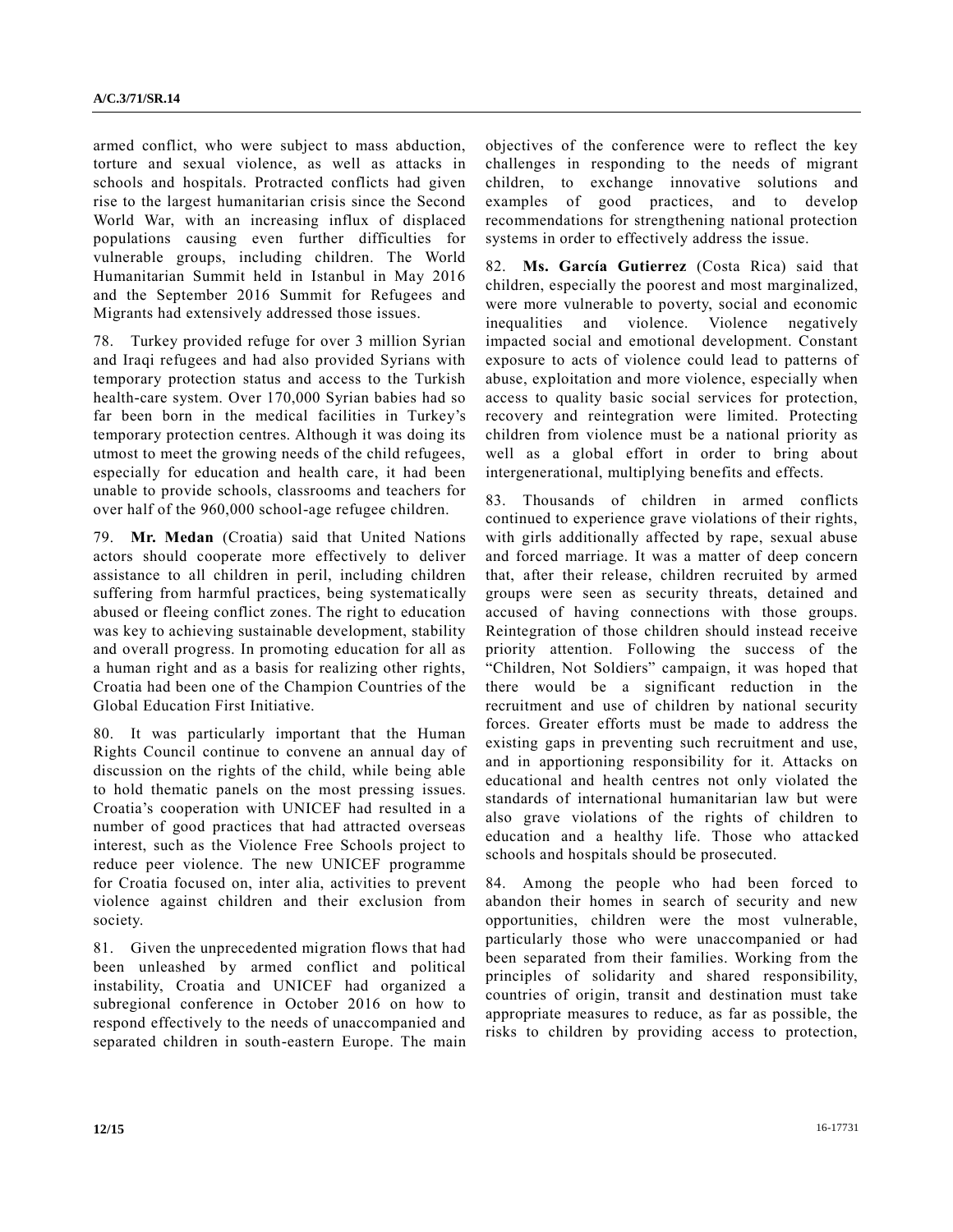health, education and psychological support. As a country of origin, transit and destination for migrants, many of whom were children, Costa Rica was implementing protocols designed to guarantee the rights of all children, regardless of their migration status. Bearing in mind the child's best interest, it gave priority to providing access to education and healthcare services, and guaranteeing the right to family reunification.

85. **Ms. Al-Khater** (Qatar) said that Sustainable Development Goal 16.2, which called on the international community to end all abuse, exploitation, trafficking and all forms of violence against children, was far from being realized. In her report, contained in document [\(A/71/205\)](http://undocs.org/A/71/205), the Special Representative of the Secretary-General for Children and Armed Conflict had noted the persistent violations of the rights of children in many parts of the world as a result of armed conflict, including in Syria, where children were killed, denied their fundamental rights to education, health care and security, suffered mistreatment and abuse, and were forcibly displaced from their homes. It was particularly alarming that more than half of the world's 21.3 million refugees were under 18 years of age. Qatar also noted with concern that, according to the report of the Special Representative on violence against children, contained in document  $(A/71/206)$ , at least half of the world's children had endured some form of violence in the previous year.

86. Qatar was committed to protecting and promoting the rights of child within the country, its region and beyond and, with a view to safeguarding children from the devastating effects of armed conflict, was continuing to strive to provide safe and secure environments for children in conflict zones in which they could enjoy their fundamental right to education. To that end, Qatar had launched a number of initiatives in areas affected by conflict and war, including the QUEST initiative, which provided education and training to Syrian refugees, and the Educate a Child programme, which aimed to provide a primary-level education to at least 10 million of the world's poorest children, including, in particular, children in conflict zones, by the end of 2016. Qatar had also helped to convene the High-level Thematic Conversation on Children and Youth affected by Violent Extremism, which had been hosted by the President of the General Assembly in June 2016.

87. At the national level, Qatar would continue to comply fully with its obligations under the Convention on the Rights of the Child and the Optional Protocols thereto. It had given priority consideration to children's rights in the Qatar National Vision 2030, and had established a number of institutions to strengthen respect for those rights, including the Shafallah Center for Persons with Disabilities, which provided education, rehabilitation, social and health services to children with special needs.

88. She urged the international community to redouble its efforts to resolve the world's ongoing armed conflicts, and to find just and appropriate solutions to the massive flows of refugees and internally displaced persons that those conflicts had created. For its part, Qatar would continue its efforts to foster the creation of safe, peaceful and inclusive societies in which the rights of children were fully respected.

89. **Mr. Visonnavong** (Lao People's Democratic Republic) said that, in recent years, his Government had strengthened the legal framework for the protection of women and children from all forms of violence, including domestic violence, through the introduction of laws on juvenile criminal justice and violence against women and children. It had also developed a national action plan on the prevention and elimination of violence against children for the period 2014-2020. Additionally, the proportion of the budget allocated to children's health and education had been increased, a nutrition strategy had been adopted and vaccination campaigns had been carried out across the country. A pilot project aimed at promoting school attendance in rural and remote areas through the provision of free lunches had been successful and would be expanded to other areas of the country. Moreover, the third national report on implementation of the Convention on the Rights of the Child was being prepared.

90. There were still challenges to be overcome, particularly in rural and remote areas of the country, where poverty levels remained high and health-care services were insufficient. His Government would do its utmost to ensure that all children in the country were able to fully enjoy their rights. The support of development partners, international organizations and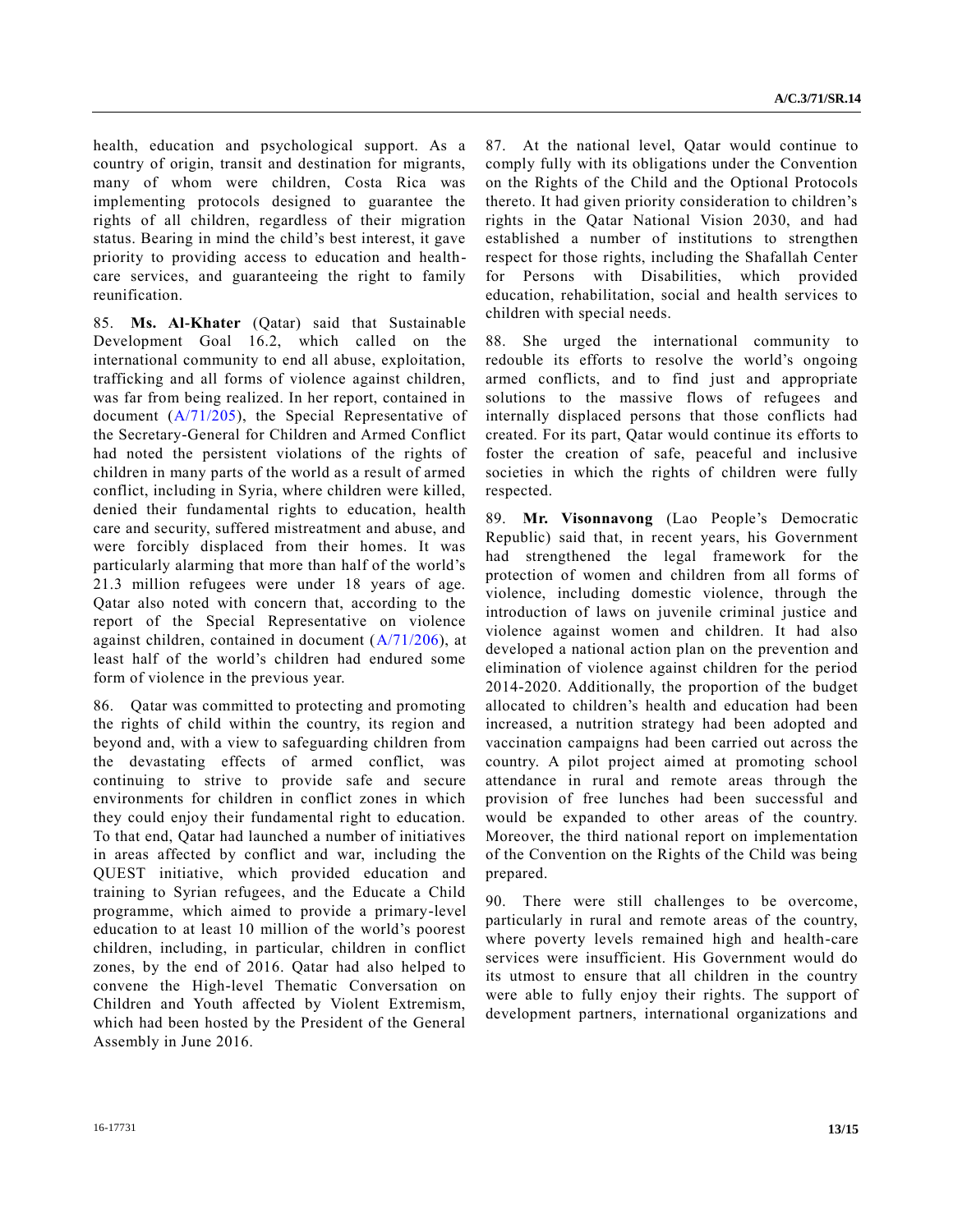United Nations development agencies would continue to be invaluable in that regard.

91. **Mr. Jelinski** (Canada) said that the growing number of child migrants was an emerging global priority that needed to be addressed. Canada was a member of the Global Partnership to End Violence against Children, and recognized the significant contribution of that initiative in mobilizing action and resources to prevent and respond to violence against children, including children on the move. Canada also continued to work closely with multilateral institutions and international platforms to counter all forms of violence against children and young people, including in situations of armed conflict.

92. Canada chaired the Group of Friends on Children and Armed Conflict, which in recent years had focused on the practical implementation of normative frameworks, especially with regard to bringing to account the perpetrators of violations or abuses against children. Moreover, in May 2016, Canada had pledged 600 million Canadian dollars in humanitarian and development assistance, including 1 million Canadian dollars to support the Office of the Special Representative of the Secretary-General for Children and Armed Conflict. The funding would provide support and field guidance to child-protection practitioners on the monitoring, advocacy and development of action plans to enhance the protection of children affected by armed conflict.

93. **Mr. Al-Hussaini** (Iraq) said that his country believed that the protection and education of children were prerequisites for the creation of stable and peaceful societies. Iraq had therefore taken a number of steps to strengthen its compliance with relevant international instruments on the rights of children, including through the Child Welfare Authority, which brought together representatives from all relevant ministries under the stewardship of the Minister of Labour and Social Affairs to devise strategies for the protection of children, including in collaboration with the United Nations Assistance Mission for Iraq (UNAMI). The Authority had adopted frameworks for action on child labour, child marriage, school delinquency, children in conflict with the law, the sexual abuse of children, child victims of armed conflict, violence against children, children with special needs and the dangers posed to children by mines. The Authority was also working with relevant governmental and civil society stakeholders to incorporate the Agenda 2030 goals and targets on children in its initiatives to promote children's health, education and gender equality, as well as its initiatives to strengthen accountability and oversight. Iraq was also taking action to ensure that children who had lost their homes could continue to live in dignity. In that regard, the Ministry of the Interior was striving to combat child homelessness by providing shelter to homeless families. Iraq was also endeavouring to provide those children with high-quality education and, through its education law, which provided for free and compulsory education for children, was striving to prevent children from dropping out of school to enter the labour market.

94. Terrorist gangs affiliated with ISIL had killed, mistreated and abused, and caused the forced displacement of thousands of children in areas under their control. Terrorist attacks in Iraq had had a horrendous impact on children's education and health and many children who were living in areas besieged by terrorist gangs were suffering from malnutrition. The situation was further exacerbated by rising poverty levels. Children were also being abducted and held in terrorist camps where they were brainwashed and trained to carry out further terrorist attacks.

95. Iraq urged the international community to strengthen its information and communications technology (ICT) oversight mechanisms so that it could more effectively combat criminal and terrorismrelated ICT activity. The international community must also step up its collaboration with the International Criminal Police Organization (INTERPOL) to enhance efforts to track criminal and terrorist activity and the online recruitment of children. Iraq also called for the establishment of an international intelligence agency to further enhance the sharing of information on the activities and cross-border movements of terrorists.

96. Despite the many serious challenges it faced, Iraq was determined to comply with all its international obligations on the protection of children. In particular, it would continue to strive to prevent the recruitment of children by terrorist groups, and provide all possible support to children in areas liberated from ISIL control.

97. **Mr. Adeoye** (Nigeria) said that his country's President had prioritized a social development